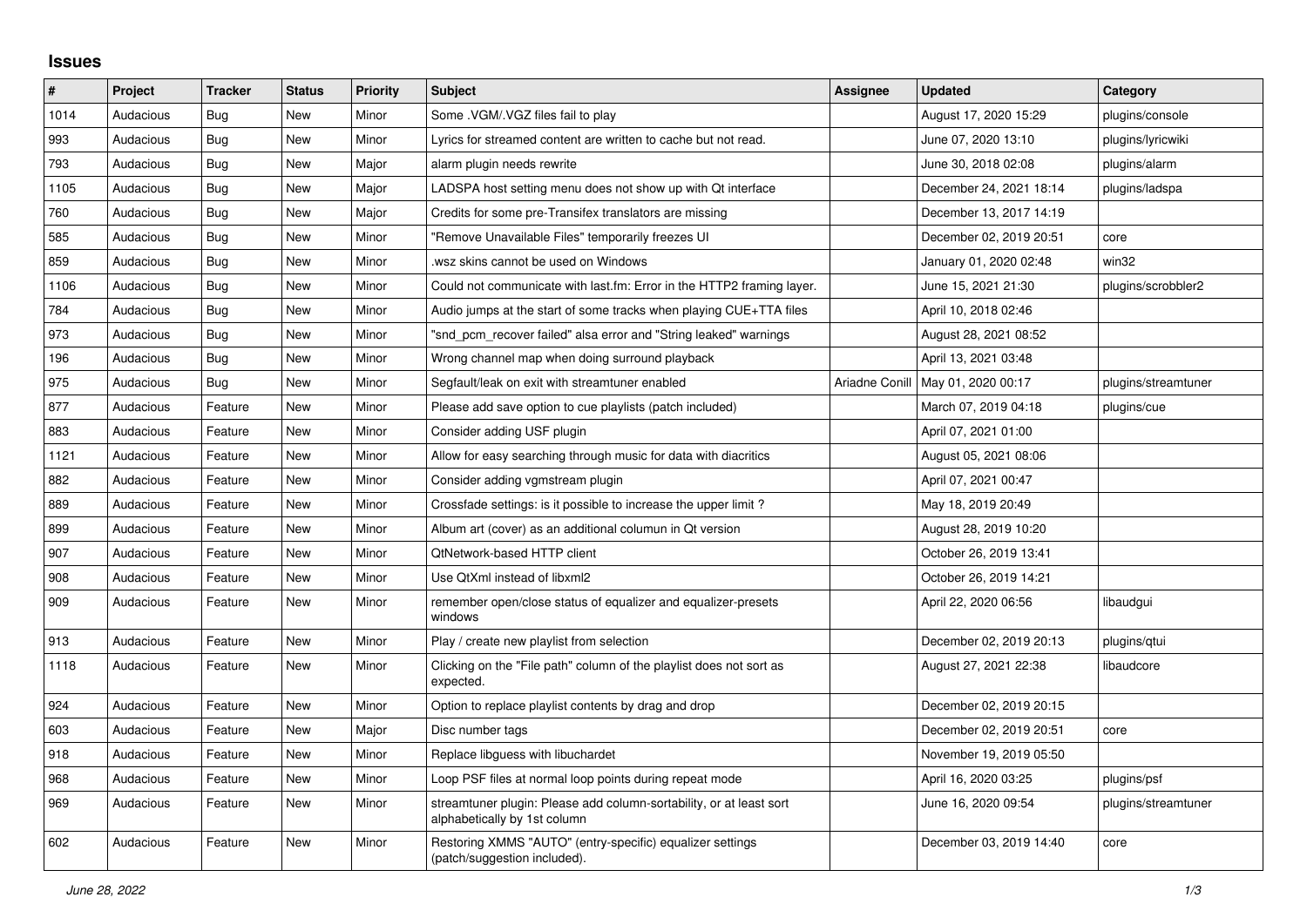| $\vert$ # | Project   | <b>Tracker</b> | <b>Status</b> | <b>Priority</b> | <b>Subject</b>                                                                  | <b>Assignee</b> | <b>Updated</b>          | Category           |
|-----------|-----------|----------------|---------------|-----------------|---------------------------------------------------------------------------------|-----------------|-------------------------|--------------------|
| 987       | Audacious | Feature        | New           | Minor           | Closing of Search Library tool by same method as opening it                     |                 | May 13, 2020 00:15      |                    |
| 995       | Audacious | Feature        | <b>New</b>    | Minor           | Add star rating to songs                                                        |                 | June 16, 2020 09:56     |                    |
| 1048      | Audacious | Feature        | New           | Minor           | PipeWire support                                                                |                 | May 04, 2022 19:36      |                    |
| 996       | Audacious | Feature        | New           | Minor           | Refine playlists when searching (search all playlists)                          |                 | June 16, 2020 09:58     |                    |
| 1046      | Audacious | Feature        | New           | Minor           | Add all id3v2 frames in the settings of Playlist available columns              |                 | December 28, 2020 21:14 | plugins/gtkui      |
| 998       | Audacious | Feature        | New           | Trivial         | aacgain in aac / r128 in opus                                                   |                 | June 01, 2021 10:44     |                    |
| 1047      | Audacious | Feature        | New           | Minor           | Stop playing after any chosen track                                             |                 | December 29, 2020 01:23 |                    |
| 51        | Audacious | Feature        | New           | Minor           | Option to inhibit suspend                                                       |                 | February 13, 2021 09:23 |                    |
| 1057      | Audacious | Feature        | New           | Minor           | Matroska (mka) chapter support                                                  |                 | August 27, 2021 22:54   |                    |
| 1058      | Audacious | Feature        | New           | Minor           | Allow changing the language/locale in settings                                  |                 | January 30, 2021 18:11  |                    |
| 1130      | Audacious | Feature        | New           | Minor           | folders for tabs in the playlist head (an enhancement suggestion, not a<br>bug) |                 | October 24, 2021 19:04  |                    |
| 1131      | Audacious | Feature        | New           | Minor           | Selection of songs via selection field/bar (as in Clementine)                   |                 | October 31, 2021 12:41  |                    |
| 1011      | Audacious | Feature        | New           | Minor           | Visible separator of folders in the playlist                                    |                 | July 18, 2020 16:10     |                    |
| 1134      | Audacious | Feature        | New           | Minor           | Web interface remote control                                                    |                 | November 04, 2021 06:57 |                    |
| 1013      | Audacious | Feature        | New           | Minor           | Request re Album Art using music file metatag                                   |                 | August 03, 2020 22:48   |                    |
| 1142      | Audacious | Feature        | New           | Minor           | MusicBrainz support for CD plugin                                               |                 | November 20, 2021 21:46 | plugins/cdaudio    |
| 1133      | Audacious | Feature        | New           | Major           | Provide an option to disable sorting playlists when you click column<br>header  |                 | March 13, 2022 01:19    | plugins/gtkui      |
| 1066      | Audacious | Feature        | New           | Minor           | Allow Equalizer window to be resized.                                           |                 | February 11, 2021 10:05 |                    |
| 1067      | Audacious | Feature        | New           | Minor           | Equalizer adjustments are coarse.                                               |                 | February 11, 2021 10:09 |                    |
| 1071      | Audacious | Feature        | New           | Minor           | Linkage could be improved for packagers.                                        |                 | March 31, 2021 00:32    |                    |
| 1082      | Audacious | Feature        | New           | Minor           | File writer option to pad track numbers with leading zeros                      |                 | March 31, 2021 00:15    | plugins/filewriter |
| 1088      | Audacious | Feature        | New           | Minor           | plugin: status icon: ADD option to select tray mouse Middle Click action        |                 | April 11, 2021 12:05    | plugins/statusicon |
| 1091      | Audacious | Feature        | New           | Minor           | Built-in lyrics support                                                         |                 | April 28, 2021 18:24    |                    |
| 1092      | Audacious | Feature        | New           | Minor           | Reread metadata on play option                                                  |                 | April 30, 2021 03:35    |                    |
| 1148      | Audacious | Feature        | New           | Minor           | Save the dimensions of the open-file dialogue window                            |                 | January 18, 2022 14:43  |                    |
| 1151      | Audacious | Feature        | New           | Minor           | Load balance XSPF tracks with multiple location URIs                            |                 | January 28, 2022 19:10  |                    |
| 1098      | Audacious | Feature        | New           | Minor           | Hide empty Services playlist sub-menu                                           |                 | May 10, 2021 09:25      | libaudgui          |
| 1093      | Audacious | Feature        | New           | Minor           | Make the Song Dialog (Qt) window wider by default                               |                 | May 17, 2021 15:36      |                    |
| 1101      | Audacious | Feature        | New           | Major           | Please add media shortcut keys for Windows 10                                   |                 | December 03, 2021 16:31 | win32              |
| 1095      | Audacious | Feature        | New           | Minor           | Ctrl + $Z$ / R to undo / redo changes to playlist                               |                 | May 07, 2021 18:42      |                    |
| 1096      | Audacious | Feature        | New           | Minor           | Calculate and show selection stats in the status bar                            |                 | May 10, 2021 03:06      |                    |
| 1097      | Audacious | Feature        | New           | Minor           | Replace the volume button with a horizontal scale                               |                 | May 17, 2021 00:21      |                    |